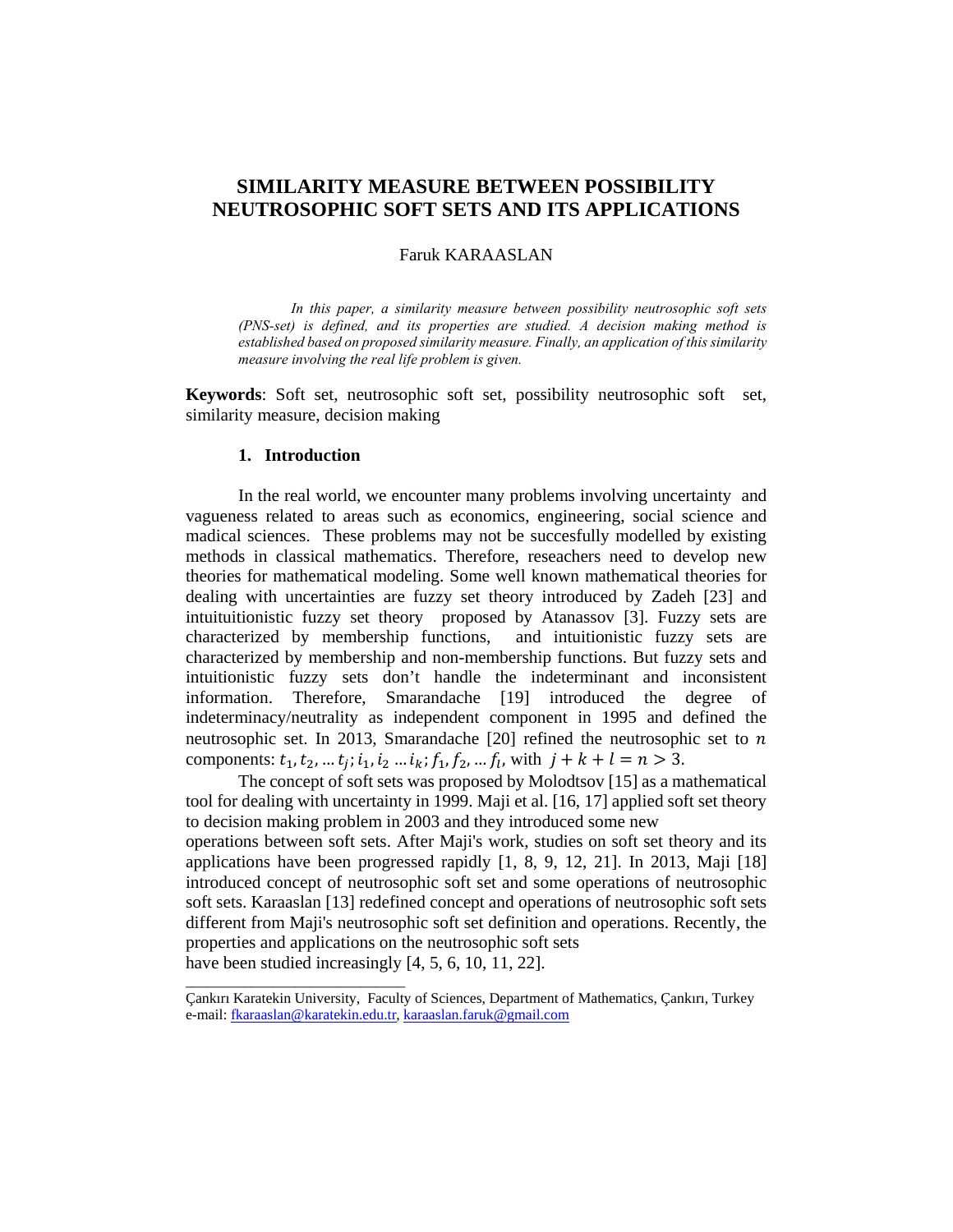Possibility fuzzy soft sets and operations defined on these sets were firstly introduced by Alkhazaleh et al. [2]. In 2012, concept of possibility intuitionistic fuzzy soft set and its operations were defined by Bashir et al. [7] and they discussed similarity measure of two possibility intuitionistic fuzzy soft sets. They also gave an application of this similarity measure. In 2014, concept of possibility neutrosophic soft set and its operations were defined by Karaaslan [14].

In this study, after giving some definitions related to the possibility neutrosophic soft sets (PNS-set), we define a similarity measure between two PNSsets. We finally present an application of this similarity measure about how to fill an empty position in firm with an appropriate person.

### **2. Preliminaries**

In this section, we recall some required definitions related to the PNS-sets [14].

Throughout paper *U* is an initial universe, *E* is a set of parameters and  $\Lambda$  is an index set.

**Definition 2.1.** [13] A neutrosophic soft set (or namely *ns*-set) *f* over *U* is a neutrosophic set valued function from  $E$  to  $N(U)$ . It can be written as

$$
f = \{ (e, \{(u, t_{f(e)}(u), i_{f(e)}(u), f_{f(e)}(u)) : u \in U \}) : e \in E \}
$$

where,  $N(U)$  denotes set of all neutrosophic sets over U. Note that if  $f(e)$  =  $\{(u, 0,1,1): u \in U\}$ , the element  $(e, f(e))$  is not appeared in the neutrosophic soft set *f*. Set of all *ns*-sets over *U* is denoted by **NS**.

**Definition 2.2** [14] Let U be an initial universe, E be a parameter set,  $N(U)$  be the collection of all neutrosophic sets of  $U$  and  $I^U$  is collection of all fuzzy subset of U. A possibility neutrosophic soft set (PNS-set)  $f_{\mu}$  over U is defined by the set of ordered pairs

$$
f_{\mu} = \left\{ \left( e_i, \left\{ \left( \frac{u_j}{f(e_i)(u_j)}, \mu(e_i)(u_j) \right) : u_j \in U \right\} \right) : e_i \in E \right\}
$$

where,  $i, j \in \Lambda$ , f is a mapping given by  $f: E \to N(U)$  and  $\mu(e_i)$  is a fuzzy set such that  $\mu: E \to I^U$ . Here,  $\tilde{f}_\mu$  is a mapping defined by  $f_\mu: E \to N(U) \times I^U$ .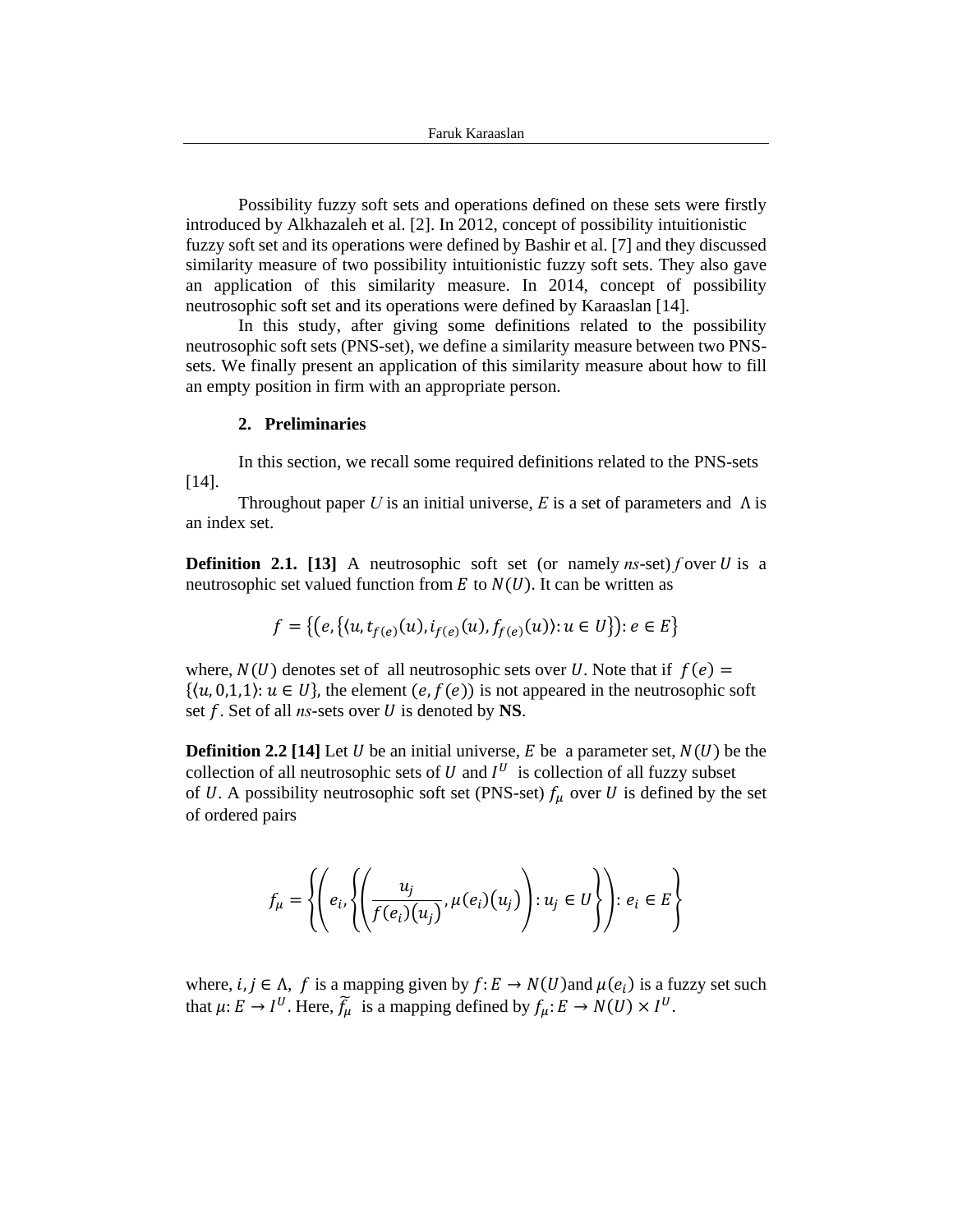For each parameter  $e_i \in E$ ,  $f(e_i) = \{(u_i, t_{f(e_i)}(u_i), t_{f(e_i)}(u_i), f_{f(e_i)}(u_i)) : u_i \in U\}$ indicates neutrosophic value set of parameter  $e_i$  and where t, i,  $f: U \rightarrow [0,1]$  are the membership functions of truth, indeterminacy and falsity respectively of the element  $u_j \in U$ . For each  $u_i \in U$  and  $e_i \in E$ ,  $0 \le t_{f(e_i)}(u_i) + i_{f(e_i)}(u_i) + \cdots$  $f_{f(e_i)}(u_j) \leq 3$ . Also  $\mu(e_i)$ , degrees of possibility of belongingness of elements of U in  $f(e_i)$ . So we can write

$$
f_{\mu}(e_i) = \left\{ \left( \frac{u_1}{f(e_i)(u_1)}, \mu(e_i)(u_1) \right), \left( \frac{u_2}{f(e_i)(u_2)}, \mu(e_i)(u_2) \right), \dots, \left( \frac{u_n}{f(e_i)(u_n)}, \mu(e_i)(u_n) \right) \right\}
$$

From now on, we will show set of all possibility neutrosophic soft sets over  $U$ with  $PN(U, E)$  such that E is parameter set.

**Example 2.3** Let  $U = \{u_1, u_2, u_3\}$  be a set of three cars. Let  $E = \{e_1, e_2, e_3\}$  be a set of qualities where  $e_1 = \text{cheap}, e_2 = \text{equipment}, e_3 = \text{fuel consumption}$ and let  $\mu: E \to I^U$ . We define a function  $f_\mu: E \to N(U) \times I^U$  as follows:

$$
f_{\mu} = \begin{cases} f_{\mu}(e_1) = \left\{ \left( \frac{u_1}{(0.5, 0.2, 0.6)}, 0.8 \right), \left( \frac{u_2}{(0.7, 0.3, 0.5)}, 0.4 \right), \left( \frac{u_3}{(0.4, 0.5, 0.8)}, 0.7 \right) \right\}, \\ f_{\mu}(e_2) = \left\{ \left( \frac{u_1}{(0.8, 0.4, 0.5)}, 0.6 \right), \left( \frac{u_2}{(0.5, 0.7, 0.2)}, 0.8 \right), \left( \frac{u_3}{(0.7, 0.3, 0.9)}, 0.4 \right) \right\}, \\ f_{\mu}(e_3) = \left\{ \left( \frac{u_1}{(0.6, 0.7, 0.5)}, 0.2 \right), \left( \frac{u_2}{(0.5, 0.3, 0.7)}, 0.6 \right), \left( \frac{u_3}{(0.6, 0.5, 0.4)}, 0.5 \right) \right\} \end{cases}
$$

also we can define a function  $g_{\nu}$ :  $E \rightarrow N(U) \times I^U$  as follows:

$$
g_{\nu} = \begin{cases} g_{\nu}(e_1) = \left\{ \left( \frac{u_1}{(0.6, 0.3, 0.8)}, 0.4 \right), \left( \frac{u_2}{(0.6, 0.5, 0.5)}, 0.7 \right), \left( \frac{u_3}{(0.2, 0.6, 0.4)}, 0.8 \right) \right\}, \\ g_{\nu}(e_2) = \left\{ \left( \frac{u_1}{(0.5, 0.4, 0.3)}, 0.3 \right), \left( \frac{u_2}{(0.4, 0.6, 0.5)}, 0.6 \right), \left( \frac{u_3}{(0.7, 0.2, 0.5)}, 0.8 \right) \right\}, \\ g_{\nu}(e_3) = \left\{ \left( \frac{u_1}{(0.7, 0.5, 0.3)}, 0.8 \right), \left( \frac{u_2}{(0.4, 0.4, 0.6)}, 0.5 \right), \left( \frac{u_3}{(0.8, 0.5, 0.3)}, 0.6 \right) \right\} \end{cases}
$$

For the purpose of storing a possibility neutrosophic soft set in a computer, we can use matrix notation of possibility neutrosophic soft set  $f_{\mu}$ . For example, matrix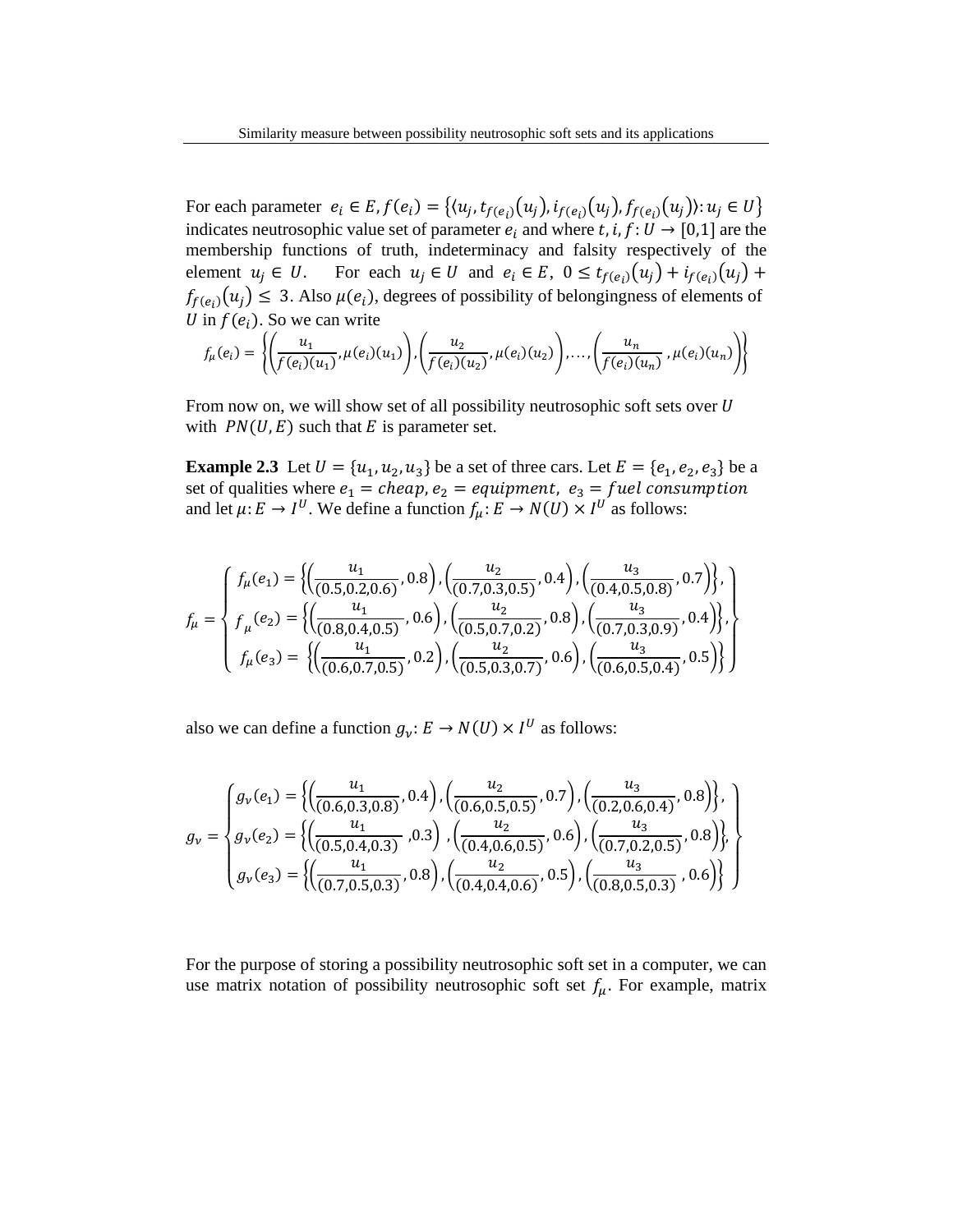notation of possibility neutrosophic soft set  $f_\mu$  can be written as follows: for  $m, n \in$ Λ,

$$
f_{\mu} = \begin{pmatrix} ((0.5, 0.2, 0.6), 0.8) & ((0.7, 0.3, 0.5), 0.4) & ((0.4, 0.5, 0.8), 0.7) \\ ((0.8, 0.4, 0.5), 0.6) & ((0.5, 0.7, 0.2), 0.8) & ((0.7, 0.3, 0.9), 0.4) \\ ((0.6, 0.7, 0.5), 0.2) & ((0.5, 0.3, 0.7), 0.6) & ((0.6, 0.5, 0.4), 0.5) \end{pmatrix}
$$

where the  $m$  -th row vector shows  $f(e_m)$  and  $n$  -th column vector shows  $u_n$ .

**Definition 2.4 [14]** Let  $f_\mu \in PN(U, E)$ , where  $f_\mu(e_i)$  =  $\{(f(e_i)(u_j), \mu(e_i)(u_j)) : e_i \in E, u_j \in U\}$ and  $f(e_i) = \{(u, t_{f(e_i)}(u_j), i_{f(e_i)}(u_j), f_{f(e_i)}(u_j))\}$  for all  $e_i \in E$ ,  $u \in U$ . Then for  $e_i \in E$  and  $u_j \in U$ , 1.  $f^t_\mu$  is said to be truth-membership part of  $f_\mu$ ,  $f^t_\mu$  =

- $\{(f_{ij}^t)(e_i), \mu_{ij}(e_i)\}$  and  $f_{ij}^t(e_i) = \{(u_j, t_{f(e_i)}(u_j))\}$ ,  $\mu_{ij}(e_i) =$  $\{(u_j, \mu(e_i)(u_j))\}\}$
- 2.  $f^i_\mu$  is said to be indeterminacy-membership part of  $f_\mu$ ,  $f^i_\mu =$  $\left\{ \left( f_{ij}^{i}(e_{i}), \mu_{ij}(e_{i}) \right) \right\}$  and  $f_{ij}^{i}(e_{i}) = \left\{ \left( u_{j}, i_{f(e_{i})}(u_{j}) \right) \right\}$ ,  $\mu_{ij}(e_{i}) =$  $\{(u_i, \mu(e_i)(u_i))\}\$
- 3.  $f^f_\mu$  is said to be truth-membership part of  $f_\mu$ ,  $f^f_\mu$  =  $\left\{ \left( f_{ij}^{f}(e_{i}), \mu_{ij}(e_{i}) \right) \right\}$  and  $f_{ij}^{f}(e_{i}) = \left\{ \left( u_{j}, f_{f(e_{i})}(u_{j}) \right) \right\}$ ,  $\mu_{ij}(e_{i}) =$  $\{(u_i, \mu(e_i)(u_i))\}$

We can write a possibility neutrosophic soft set in form  $f_{\mu} = (f_{\mu}^t, f_{\mu}^i, f_{\mu}^f)$ .

### **3. Similarity measure of possibility neutrosophic soft sets**

In this section, we introduce a measure of similarity between two PNS-sets.

**Definition 3.1** Let  $f_{\mu}$ ,  $g_{\nu} \in PN(U, E)$  and cardinality of E be n. Then, similarity between two *PNS*-sets  $f_{\mu}$  and  $g_{\nu}$ , denoted by  $S(f_{\mu}, g_{\nu})$ , is defined as follows:

$$
S(f_{\mu}, g_{\nu}) = M(f(e), g(e))M(\mu, \nu)
$$

such that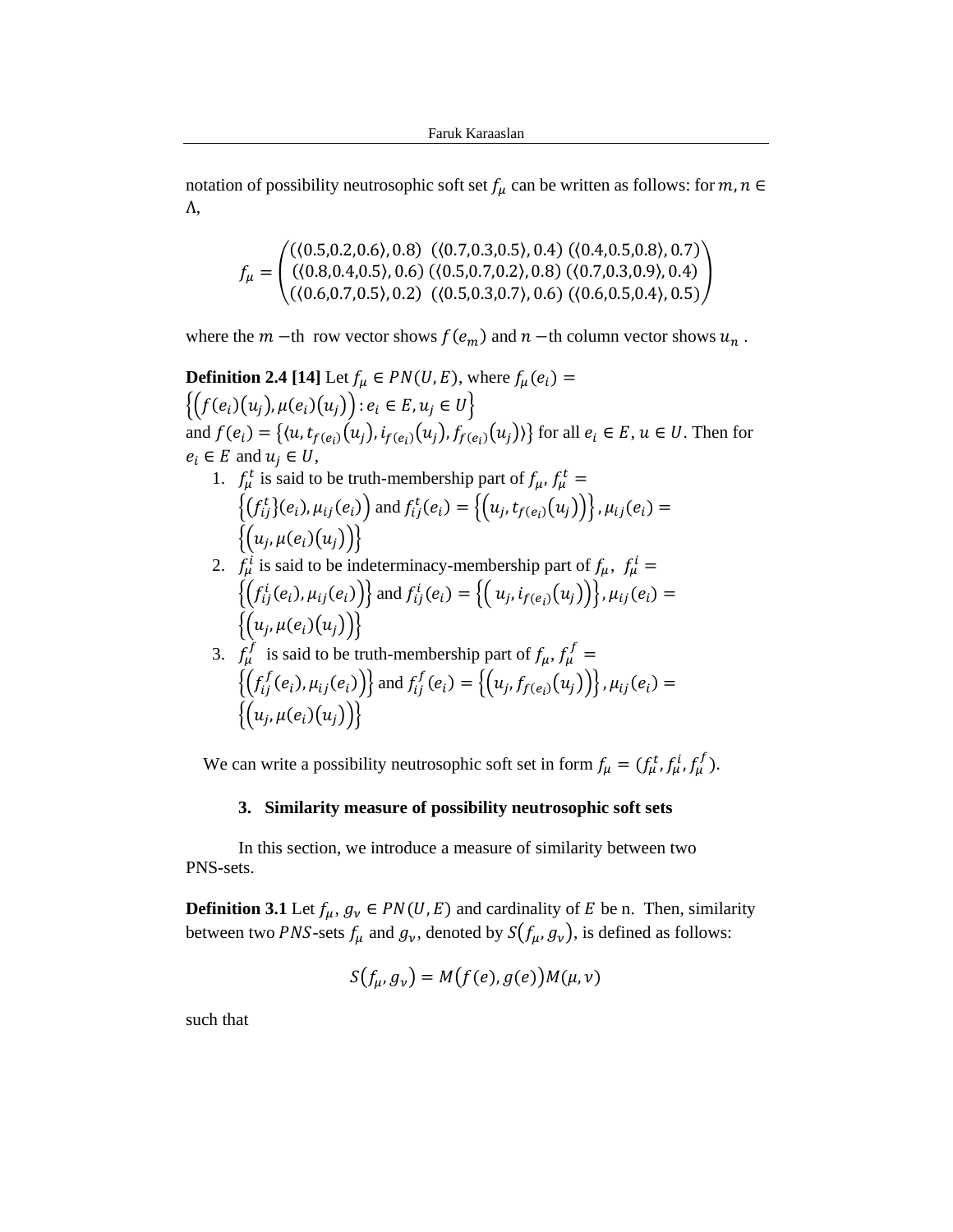$$
M(f(e), g(e)) = \frac{1}{n} M_i(f(e), g(e)),
$$
  

$$
M(\mu, \nu) = \frac{1}{n} \sum_{i=1}^n M(\mu(e_i), \nu(e_i)),
$$

where

$$
M_i(f(e), g(e)) = 1 - \frac{1}{\sqrt{n}} \sqrt{\sum_{i=1}^n (\phi_{f_\mu(e_i)}(u_j) - \phi_{g_\nu(e_i)}(u_j))^2},
$$

such that and

$$
\phi_{f_{\mu}(e_i)}(u_j) = \frac{f_{ij}^t(e_i) + f_{ij}^i(e_i) + f_{ij}^f(e_i)}{3},
$$
  

$$
\phi_{g_{\mu}(e_i)}(u_j) = \frac{g_{ij}^t(e_i) + g_{ij}^i(e_i) + g_{ij}^f(e_i)}{3},
$$

$$
M(\mu(e_i), \nu(e_i)) = 1 - \frac{\sum_{j=1}^{n} |\mu_{ij}(e_i) - \nu_{ij}(e_i)|}{\sum_{j=1}^{n} |\mu_{ij}(e_i) + \nu_{ij}(e_i)|}
$$

**Definition 3.2** Let  $f_\mu$  and  $g_\nu$  be two *PNS*-sets over *U*. We say that  $f_\mu$  and  $g_\nu$  are significantly similar if  $S(f_\mu, g_\nu) \geq \frac{1}{2}$ 

**Proposition 3.3** Let  $f_{\mu}$ ,  $g_{\nu} \in PN(U, E)$ . Then,

- 1.  $S(f_{\mu}, g_{\nu}) = S(g_{\mu}, f_{\nu})$
- 2.  $0 \le S(f_{\mu}, g_{\nu}) \le 1$
- 3.  $f_{\mu} = g_{\nu} \Rightarrow S(f_{\mu}, g_{\nu}) = 1$

**Proof.** The proof is straightforward and follows from Definition 3.1.

**Example 3.4** Let us consider *PNS*-sets  $f_{\mu}$  and  $g_{\nu}$  in Example 2.3 given as follows: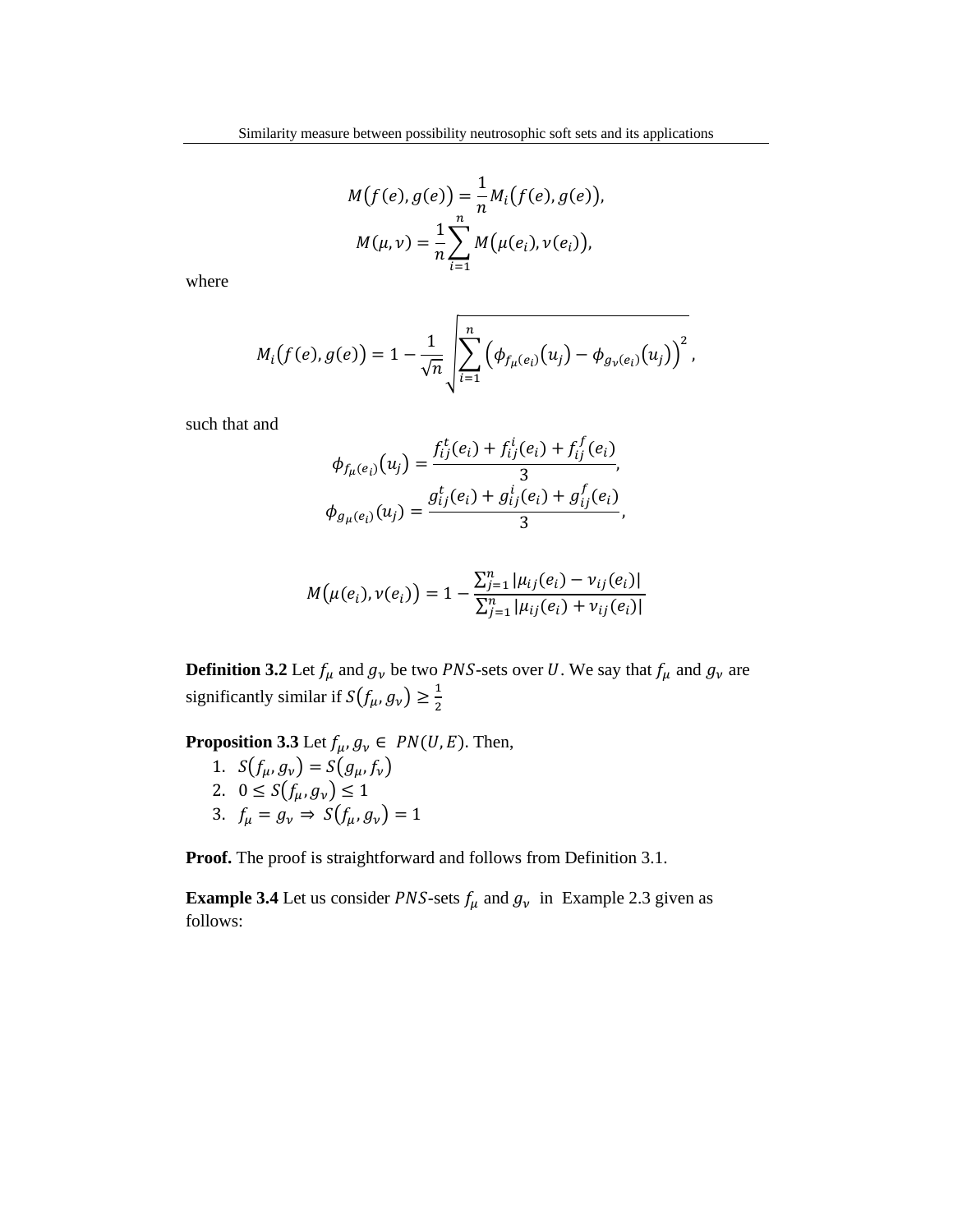Faruk Karaaslan

$$
\begin{cases}\nf_{\mu}(e_1) = \left\{ \left( \frac{u_1}{(0.5, 0.2, 0.6)}, 0.8 \right), \left( \frac{u_2}{(0.7, 0.3, 0.5)}, 0.4 \right), \left( \frac{u_3}{(0.4, 0.5, 0.8)}, 0.7 \right) \right\}, \\
f_{\mu}(e_2) = \left\{ \left( \frac{u_1}{(0.8, 0.4, 0.5)}, 0.6 \right), \left( \frac{u_2}{(0.5, 0.7, 0.2)}, 0.8 \right), \left( \frac{u_3}{(0.7, 0.3, 0.9)}, 0.4 \right) \right\}, \\
f_{\mu}(e_3) = \left\{ \left( \frac{u_1}{(0.6, 0.7, 0.5)}, 0.2 \right), \left( \frac{u_2}{(0.5, 0.3, 0.7)}, 0.6 \right), \left( \frac{u_3}{(0.6, 0.5, 0.4)}, 0.5 \right) \right\}\n\end{cases}
$$
\n
$$
\begin{cases}\ng_{\nu}(e_1) = \left\{ \left( \frac{u_1}{(0.6, 0.2, 0.8)}, 0.4 \right), \left( \frac{u_2}{(0.6, 0.5, 0.5)}, 0.7 \right), \left( \frac{u_3}{(0.2, 0.6, 0.4)}, 0.8 \right) \right\},\n\end{cases}
$$

$$
\begin{cases}\ng_{\nu}(e_1) = \left\{ \left( \frac{u_1}{(0.6, 0.3, 0.8)}, 0.4 \right), \left( \frac{u_2}{(0.6, 0.5, 0.5)}, 0.7 \right), \left( \frac{u_3}{(0.2, 0.6, 0.4)}, 0.8 \right) \right\}, \\
g_{\nu}(e_2) = \left\{ \left( \frac{u_1}{(0.5, 0.4, 0.3)}, 0.3 \right), \left( \frac{u_2}{(0.4, 0.6, 0.5)}, 0.6 \right), \left( \frac{u_3}{(0.7, 0.2, 0.5)}, 0.8 \right) \right\}, \\
g_{\nu}(e_3) = \left\{ \left( \frac{u_1}{(0.7, 0.5, 0.3)}, 0.8 \right), \left( \frac{u_2}{(0.4, 0.4, 0.6)}, 0.5 \right), \left( \frac{u_3}{(0.8, 0.5, 0.3)}, 0.6 \right) \right\}\n\end{cases}
$$

then,

$$
M(\mu(e_1), \nu(e_1)) = 1 - \frac{\sum_{j=1}^{3} |\mu_{1j}(e_1) - \nu_{1j}(e_1)|}{\sum_{j=1}^{3} |\mu_{1j}(e_1) + \nu_{1j}(e_1)|}
$$
  
= 
$$
1 - \frac{|0.8 - 0.4| + |0.4 - 0.7| + |0.7 - 0.8|}{|0.8 + 0.4| + |0.4 + 0.7| + |0.7 + 0.8|} = 0.79
$$

Similarly, we get  $M(\mu(e_2), \nu(e_2)) = 0.74$  and  $M(\mu(e_3), \nu(e_3)) = 0.75$ , then

$$
M(\mu, \nu) = \frac{1}{3} (0.79 + 0.75 + 0.74) = 0.76
$$
  

$$
M_1(f(e), g(e)) = 1 - \frac{1}{\sqrt[2]{n}} \sqrt{\sum_{i=1}^n (\phi_{f_\mu(e_i)}(u_j) - \phi_{g_\nu(e_i)}(u_j))^2}
$$
  

$$
= 1 - \frac{1}{\sqrt{3}} \sqrt{(0.43 - 0.57)^2 + (0.50 - 0.53)^2 + (0.57 - 0.40)^2}
$$
  

$$
= 0.73
$$
  

$$
M_2(f(e), g(e)) = 0.86
$$
  

$$
M_3(f(e), g(e)) = 0.94
$$
  

$$
M(f(e), g(e)) = \frac{1}{3} (0.73 + 0.86 + 0.94) = 0.84
$$

and

$$
S(f_{\mu}, g_{\nu}) = 0.84 \times 0.76 = 0.64
$$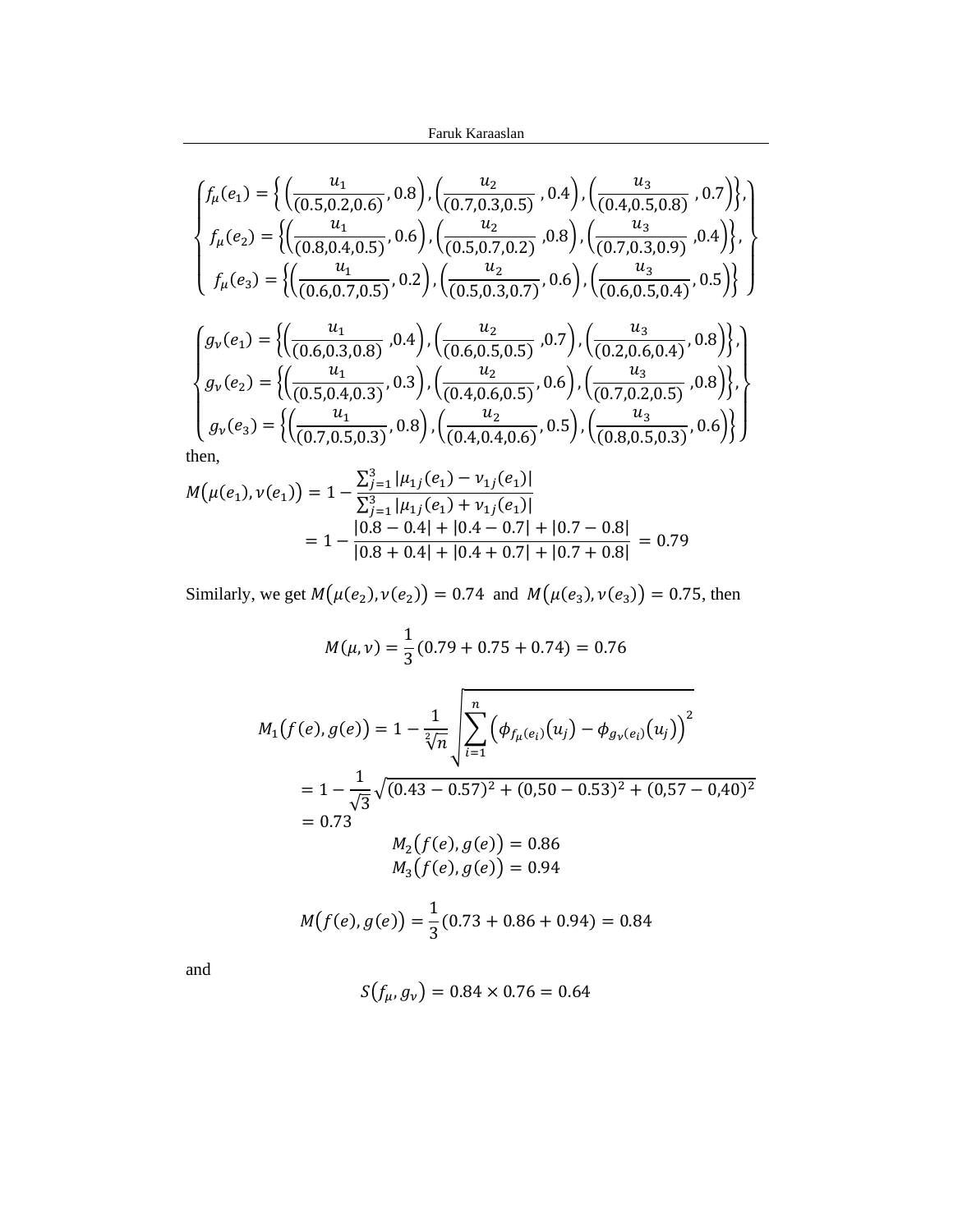## **4. Decision-making method based on the similarity measure**

In this section, we give a decision making problem involving possibility neutrosophic soft sets by means of the similarity measure between the possibility neutrosophic soft sets.

Let our universal set contain only two elements "yes" and "no", that is  $U =$  $\{y, n\}$ . Assume that  $P = \{p_1, p_2, p_3, p_4, p_5\}$  are five candidates who fill in a form in order to apply formally for the position. There is a decision maker committee. They want to interview the candidates by model possibility neutrosophic soft set determined by committee. So they want to test similarity of each of candidate to model possibility neutrosophic soft set.

Let  $E = \{e_1, e_2, e_3, e_4, e_5, e_6, e_7\}$  be the set of parameters, where  $e_1 =$  $\exp$ experience, $e_{2} =$  computer knowledge,  $e_{3} =$  training, $e_{4} =$  young age,  $e_5$  = higher education,  $e_6$  = marriage status and  $e_7$  = good health.

Our model possibility neutrosophic soft set determined by committee for suitable candidates properties  $f_{\mu}$  is given in Table 1.

*Table 1* 

**The tabular representation of model possibility neutrosophic soft set**   $f_{\mu}$  |  $e_1, \mu$  |  $e_2, \mu$  |  $e_3, \mu$  |  $e_4, \mu$  $y$  ( $(1,0,0), 1$ ) ( $(1,0,0), 1$ ) ( $(0,1,1), 1$ ) ( $(0,1,1), 1$ )  $n$  ((0,1,1), 1) ((1,0,0), 1) ((0,1,1), 1) ((1,0,0), 1)

| u   | $e_5$ , $\mu$               | $e_6$ , $\mu$  | $e_7$ , $\mu$  |
|-----|-----------------------------|----------------|----------------|
|     | $(\langle 1,0,0\rangle, 1)$ | ( (0,1,1), 1 ) | ( (1,0,0), 1 ) |
| 1 L | (0,1,1), 1)                 | (1,0,0), 1)    | (0,1,1), 1)    |

*Table 2* 

The tabular representation of possibility neutrosophic soft set for  $p_1$ 

| $g_\nu$ | ۲ı.                     | e,.                     | es.                     | $e_{\Lambda}$ ,         |
|---------|-------------------------|-------------------------|-------------------------|-------------------------|
|         | ( (0.7, 0.2, 0.5), 0.4) | ( (0.5.0.4.0.6), 0.2)   | (0.2, 0.3, 0.4), 0.5)   | ( (0.8, 0.4, 0.6), 0.3) |
|         | ( (0.3, 0.7, 0.1), 0.3) | ( (0.7, 0.3, 0.5), 0.4) | ( (0.6, 0.5, 0.3), 0.2) | ((0.2,0.1,0.5), 0.4)    |

| $g_{\nu}$ | $e_{5}$ , $\nu$        | $e_6, v$         | $e_7.$ $\nu$          |
|-----------|------------------------|------------------|-----------------------|
|           | ((0.2, 0.4, 0.3), 0.5) | ( (0,1,1), 0.3 ) | (0.1, 0.4, 0.7), 0.2) |
| n         | (0.1, 0.5, 0.2), 0.6)  | ( (1,0,0), 0.5)  | (0.3, 0.5, 0.1), 0.4) |

*Table 3* 

| The tabular representation of possibility neutrosophic soft set for $p_2$ |
|---------------------------------------------------------------------------|
|---------------------------------------------------------------------------|

| $h_{\delta}$ | $e_1$ , 0                              | $e_2$ , $\delta$       | $e_3$ , $\delta$        | $e_{\scriptscriptstyle\Lambda}$ , 0 |
|--------------|----------------------------------------|------------------------|-------------------------|-------------------------------------|
| $\mathbf{v}$ | ((0.8, 0.2, 0.1), 0.3)                 | ((0.4, 0.2, 0.6), 0.1) | ( (0.7, 0.2, 0.4), 0.2) | ((0.3, 0.2, 0.7), 0.6)              |
| n            | $(\langle 0.2, 0.4, 0.3 \rangle, 0.5)$ | ( (0.6,0.3,0.2), 0.3)  | ((0.4, 0.3, 0.2), 0.1)  | ((0.8, 0.1, 0.3), 0.3)              |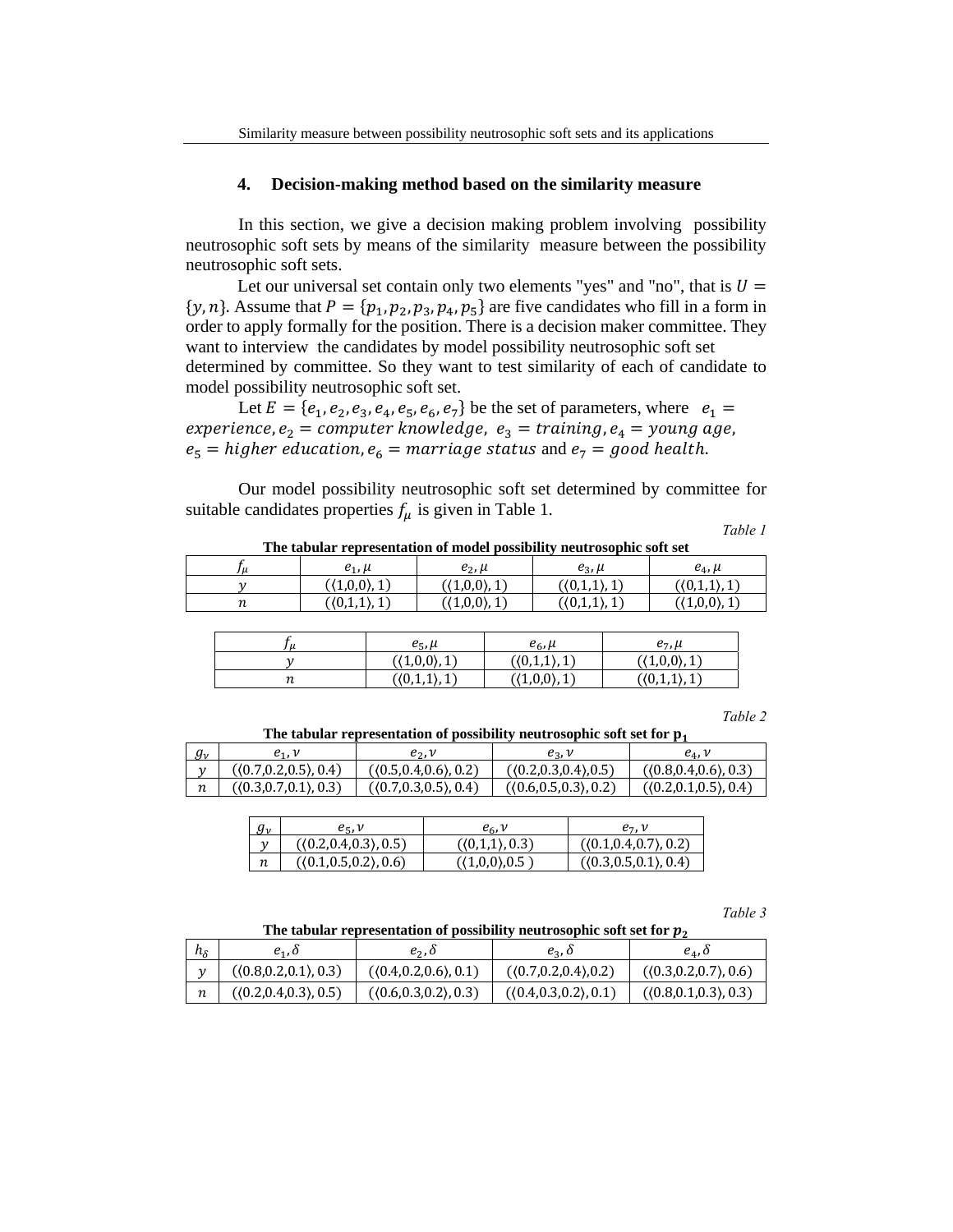| $n_{\delta}$ | e., o                  | e <sub>6</sub> , o             | e-, o                   |
|--------------|------------------------|--------------------------------|-------------------------|
|              | ((0.5, 0.2, 0.4), 0.5) | $(0,1,1)$ , 0.5)               | ((0.3, 0.2, 0.5), 0.4)  |
|              | (0.4, 0.5, 0.6), 0.2)  | $(\langle 1,0,0 \rangle, 0.2)$ | ( (0.7, 0.3, 0.4), 0.2) |

#### *Table 4*

### **The tabular representation of possibility neutrosophic soft set for**

| $r_{\theta}$  | $e_1$ , $\theta$        | $e_2$ , $\theta$        | $e_3$ , $\theta$        | $e_{\scriptscriptstyle A}$ , $\theta$ |
|---------------|-------------------------|-------------------------|-------------------------|---------------------------------------|
| $\mathcal{U}$ | ((0.3, 0.2, 0.5), 0.4)  | ((0.7, 0.1, 0.5), 0.6)  | ( (0.6, 0.5, 0.3), 0.2) | ( (0.3, 0.1, 0.4), 0.5)               |
| п             | ( (0.1, 0.7, 0.6), 0.3) | ( (0.4, 0.2, 0.3), 0.7) | ((0.7, 0.4, 0.3), 0.5)  | (0.7, 0.1, 0.2), 0.1)                 |

| $\sim$<br>I A | $e_{\epsilon}$ , $\theta$ | $e_{\epsilon}$ , $\theta$ | e-. U                  |
|---------------|---------------------------|---------------------------|------------------------|
| <b>TT</b>     | ( (0.6, 0.4, 0.3), 0.2)   | (0,1,1), 0.3)             | ((0.9, 0.1, 0.1), 0.5) |
| n             | ((0.4,0.5,0.9), 0.1)      | $(1,0,0)$ , 0.3)          | ((0.2,0.1,0.7), 0.6)   |

#### *Table 5*

# **The tabular representation of possibility neutrosophic soft set for**

| $\mathfrak{a}$ | $e_1$ , $\alpha$        | $e_2$ , $\alpha$        | $e_3$ , $\alpha$        | $e_{\alpha}$ , $\alpha$ |
|----------------|-------------------------|-------------------------|-------------------------|-------------------------|
|                | ( (0.2, 0.1, 0.4), 0.5) | (0.7, 0.5, 0.4), 0.8)   | ( (0.8, 0.1, 0.2), 0.4) | (0.5, 0.4, 0.5), 0.4)   |
|                | ( (0.6, 0.5, 0.1), 0.1) | ( (0.3, 0.7, 0.2), 0.2) | (0.7, 0.5, 0.1), 0.7)   | ( (0.1, 0.3, 0.7), 0.5) |

| $S_{\alpha}$ | $e_{\epsilon}$ , $\alpha$ | $e_6$ , $\alpha$                 | $e_7$ , $\alpha$        |
|--------------|---------------------------|----------------------------------|-------------------------|
|              | ( (0.3, 0.2, 0.5), 0.8)   | $(\langle 1{,}0{,}0\rangle,0.7)$ | ( (0.1, 0.8, 0.9), 0.7) |
| n            | ((0.2, 0.1, 0.5), 0.3)    | ( (0,1,1), 0.2)                  | ((0.5, 0.1, 0.4), 0.1)  |

### *Table 6*

#### **The tabular representation of possibility neutrosophic soft set for**

| т.,           | $e_1, \gamma$          | $e_2$ , $\gamma$        | $e_3$ , $\gamma$                       | $e_4, \gamma$           |
|---------------|------------------------|-------------------------|----------------------------------------|-------------------------|
| $\mathcal{U}$ | ((0.1, 0.2, 0.1), 0.3) | ((0.2, 0.3, 0.5), 0.8)  | ( (0.4, 0.1, 0.3), 0.9)                | ( (0.7, 0.3, 0.2), 0.3) |
| п             | ((0.4, 0.5, 0.3), 0.2) | ( (0.7, 0.6, 0.1), 0.3) | $(\langle 0.2, 0.3, 0.4 \rangle, 0.5)$ | ( (0.5, 0.2, 0.3), 0.6) |

| $m_{\nu}$ | $e_5$ , $\gamma$       | $e_6$ , $\gamma$               | $e_7$ , $\nu$           |
|-----------|------------------------|--------------------------------|-------------------------|
|           | ((0.4, 0.2, 0.8), 0.1) | $(\langle 1,0,0 \rangle, 0.5)$ | ( (0.3, 0.2, 0.1), 0.7) |
| n         | ((0.5, 0.4, 0.7), 0.2) | ((0,1,1),0.5)                  | ((0.3, 0.2, 0.1), 0.9)  |

Now we find the similarity between the model possibility neutrosophic soft set and possibility neutrosophic soft set of each person as follows;

$$
S(f_{\mu}, g_{\nu}) \cong 0,49 < \frac{1}{2}, \, S(f_{\mu}, h_{\delta}) \cong 0,47 < \frac{1}{2}, \, S(f_{\mu}, r_{\theta}) \cong 0,51 > \frac{1}{2}, \, S(f_{\mu}, s_{\alpha}) \cong 0,54 > \frac{1}{2}, \, S(f_{\mu}, m_{\gamma}) \cong 0,57 > \frac{1}{2} \, .
$$

Consequently,  $p_5$  is should be selected by the committee.

# **5. Conclusion**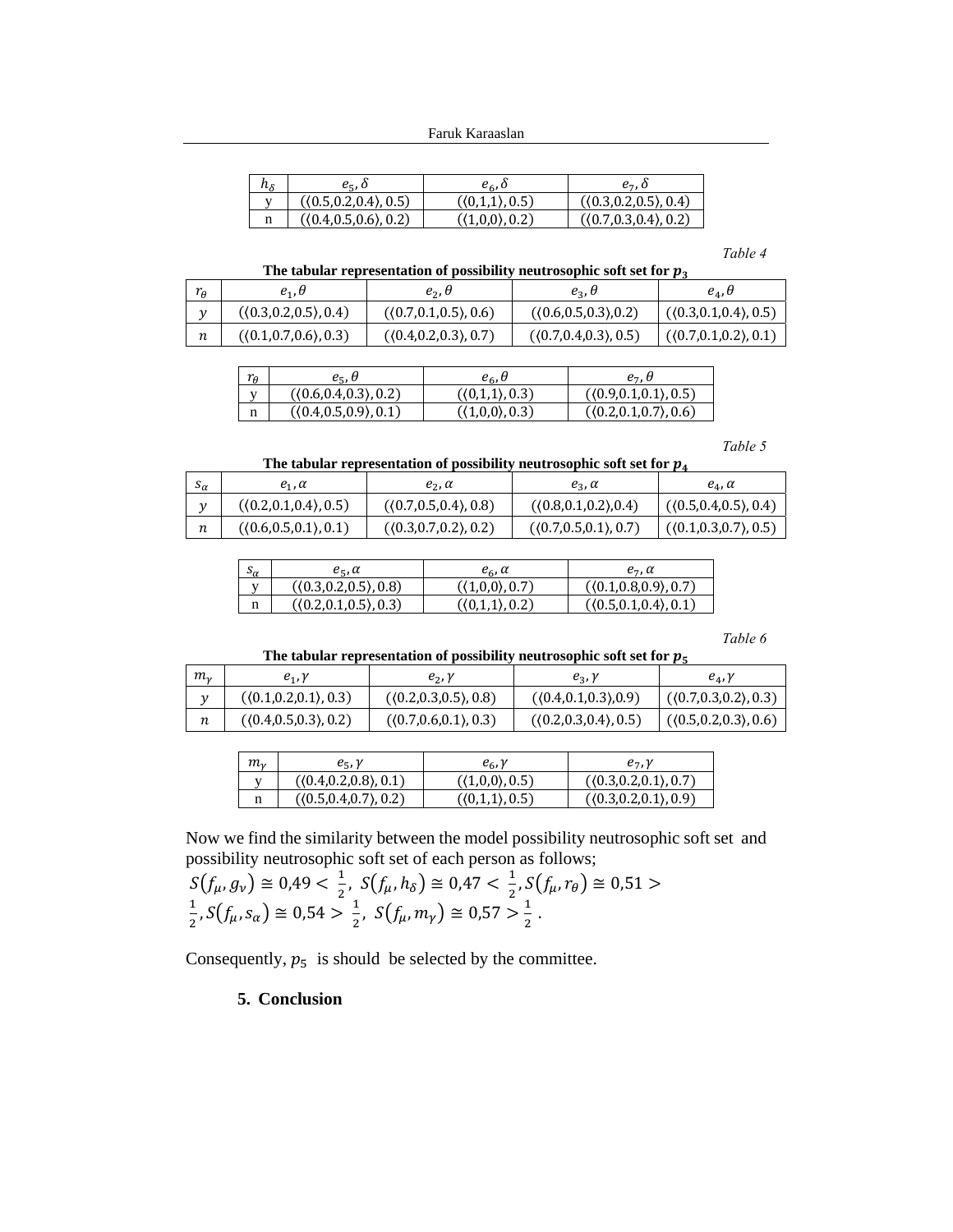In this paper we have introduced a similarity measure between the *PNS*sets. An applications of proposed similarity measure have been given to solve a decision making problem. In future, these seem to have natural applications as image encryption and correlation of between *PNS*-sets.

# R E F E R E N C E S

[1]. *M. I. Ali, F. Feng, X. Liu, W.K. Min,* "On some new operations in soft set theory", Computers and Mathematics with Applications, **vol.57**, no.9, 2009, 1547– 1553.

[2]. *S. Alkhazaleh, A.R. Salleh and N. Hassan*, "Possibility fuzzy soft set", Advances in Decision Science, doi:10.1155/2011/479756.

[3]. *K.T. Atanassov,* "Intuitionistic Fuzzy Set", Fuzzy Sets and Systems, **vol.21**, no.1, 1986, 87-96.

[4]. *S. Broumi*, "Generalized Neutrosophic Soft Set", International Journal of Computer Science, Engineering and Information Technology, **vol**.**3** no.2, 2013, 17- 30.

[5]. *S. Broumi, F. Smarandache*, "Intuitionistic Neutrosophic Soft Set", Journal of Information and Computing Science, **vol.8** no.2, 2013, 130-140.

[6]. *S. Broumi, I. Deli and F. Smarandache*, "Neutrosophic Parametrized Soft Set Theory and Its Decision Making", International Frontier Science Letters, **vol.1,**  no.1, 2014, 1-11.

[7]. *M. Bashir, A.R. Salleh and S. Alkhazaleh*, "Possibility intuitionistic fuzzy soft set", Advances in Decision Science, doi:10.1155/2012/404325.

[8]. *N. Çağman and S. Enginoğlu,* "Soft set theory and uni-int decision making", European Journal of Operational Research, **vol.207**, 2010, 848-855.

[9]. *N. Çağman*, "Contributions to the Theory of Soft Sets", Journal of New Result in Science, **vol.4**, 2014, 33-41.

[10]. *I. Deli,* "Interval-valued neutrosophic soft sets and its decision making", arxiv:1402.3130

[11]. *I. Deli, S. Broumi*, "Neutrosophic soft sets and neutrosophic soft matrices based on decision making", arxiv:1402.0673

[12]. *F. Feng, Y.M. Li,* "Soft subsets and soft product operations", Information Sciences, **vol.232**, 2013, 44-57.

[13]. *F. Karaaslan*, "Neutrosophic soft sets with applications in decision

making", International journal of Information Science and Intelligent Systems, **vol.4**, no.2, 2015, 1-20.

[14]. *F. Karaaslan*, "Possibility neutrosophic soft sets and PNS-decision making method", arXiv:1407.3211v1 [cs.AI] 9 Jul 2014. Submitted.

[15]. *D. Molodtsov*, "Soft set theory first results", Computers and Mathematics with Applications, **vol.37**, 1999, 19-31.